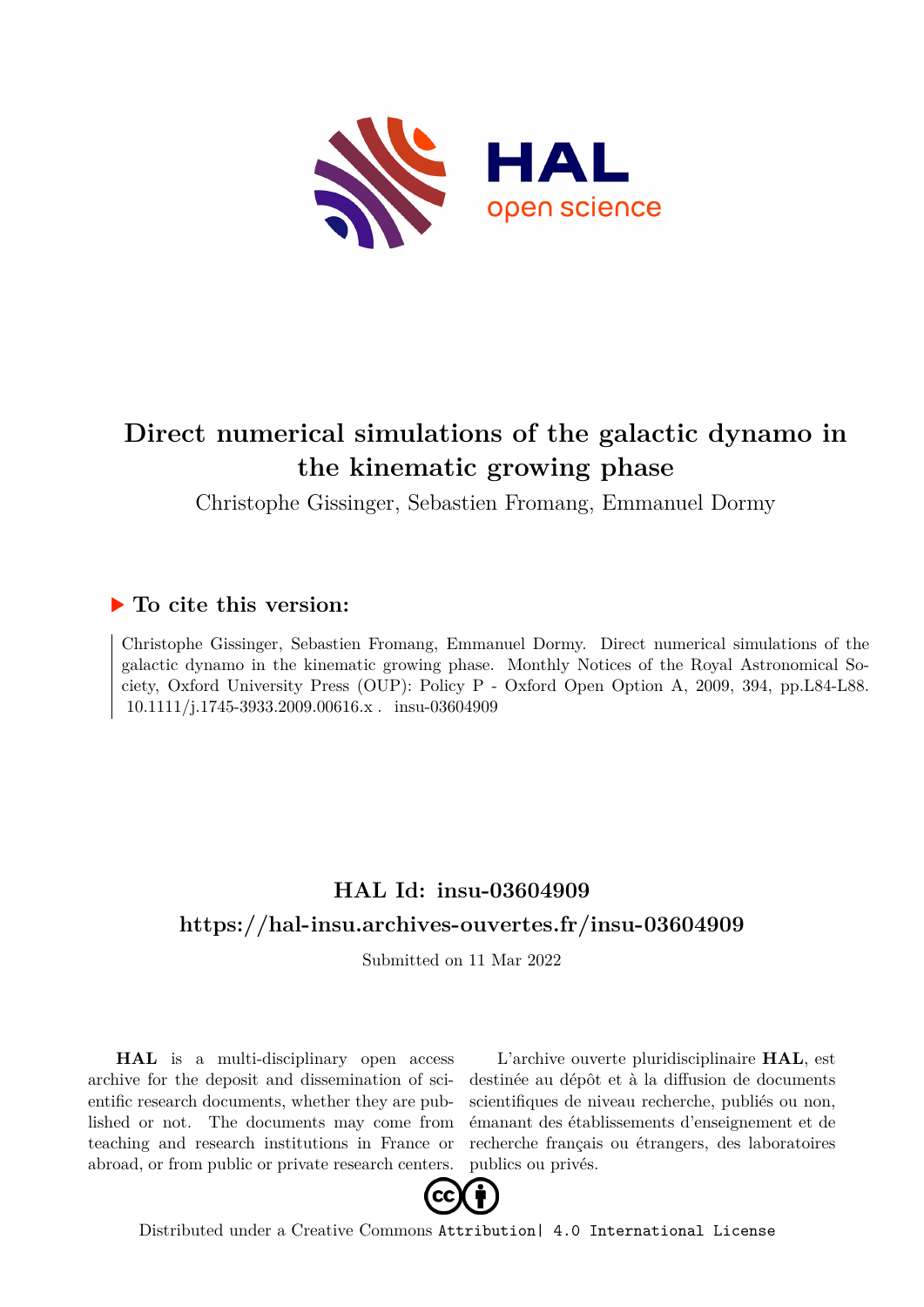## **Direct numerical simulations of the galactic dynamo in the kinematic growing phase**

Christophe Gissinger,<sup>1\*</sup> Sebastien Fromang<sup>2,3</sup> and Emmanuel Dormy<sup>4</sup>

<sup>1</sup>*LPS, CNRS UMR 8550, Ecole Normale Superieure, 24 Rue Lhomond, 75231 Paris Cedex 05, France ´*

<sup>2</sup>*DAMTP, University of Cambridge, Centre for Mathematical Sciences, Wilberforce Road, Cambridge CB3 0WA*

<sup>3</sup>*CEA, Irfu, SAp (UMR AIM), Centre de Saclay, F-91191 Gif-sur-Yvette, France*

<sup>4</sup>*MAG (IPGP/ENS), CNRS UMR 7154, LRA, Ecole Normale Superieure, 24 Rue Lhomond, 75231 Paris Cedex 05, France ´*

Accepted 2008 December 23. Received 2008 December 23; in original form 2008 November 4

## **ABSTRACT**

We present kinematic simulations of a galactic dynamo model based on the large-scale differential rotation and the small-scale helical fluctuations due to supernova explosions. We report for the first time direct numerical simulations of the full galactic dynamo using an unparametrized global approach. We argue that the scale of helicity injection is large enough to be directly resolved rather than parametrized. While the actual superbubble characteristics can only be approached, we show that numerical simulations yield magnetic structures which are close to both the observations and the previous parametrized mean field models. In particular, the quadrupolar symmetry and the spiraling properties of the field are reproduced. Moreover, our simulations show that the presence of a vertical inflow plays an essential role to increase the magnetic growth rate. This observation could indicate an important role of the downward flow (possibly linked with galactic fountains) in sustaining galactic magnetic fields.

**Key words:** magnetic field – MHD – ISM: bubbles – galaxies: ISM – galaxies: magnetic fields.

### **1 INTRODUCTION**

It is widely accepted that magnetic fields of planets, stars and galaxies are generated by dynamo action, i.e. by the magnetic field amplification due to electromagnetic induction associated with the motion of an electrically conducting fluid (Moffatt 1978). The flow of gas in the interstellar medium appears to convey the essential ingredients for such dynamo action (Rosner & Deluca 1989; Wielebinski 1990). A differential rotation in the galactic disc creates a strong shear along the radial direction. This shear is very efficient at stretching radial magnetic field lines in the azimuthal direction (this is known as the *ω*-effect). In combination with this large-scale effect, the turbulent motions at small scales provide a cyclonic flow generating poloidal magnetic field (this is the so-called *α*-effect). Together, both effects suggest the possibility of an *α*–*ω* type of dynamo that might be responsible for generating the galactic magnetic field (Parker 1971; Vainshtein & Ruzmaikin 1971). Let us note that alternative models for dynamo action in galaxies have been proposed through the action of cosmic rays (Hanasz et al. 2004) or in a cosmological context (Wang & Abel 2007), which will not be discussed here. The apparent scale separation between the shear and the turbulent motions has often been invoked to introduce a mean field approach for the galactic dynamo (Beck et al. 1996; Ferriere 1998). In such formalism, an equation only for the large-scale magnetic field is

solved, the effect of small scales being parametrized by an  $\alpha$  term (Krause & Raedler 1980). Relying on mean field equations has proven to be a very efficient approach to the galactic dynamo problem (Ferriere 1992). It is, for example, an efficient way to achieve moderate simulation time. However, the results of mean field simulations are intrinsically limited by strong assumptions such as scale separation or the statistical properties of turbulence. It is thus interesting to study galactic dynamos with direct simulations of the full problem by properly treating the small-scale flow associated with the turbulence in the interstellar medium and thus solve for the magnetic field at all scales.

It is often assumed that the most importance source of turbulence in the interstellar medium comes from supernova explosions (McCray & Snow 1979). The positions of these explosions are not completely random in the disc but they often occur in cluster. This produces giant expanding cavities of gas known as superbubbles. These explosions occurring in a rotating galaxy, the expansion is affected by a Coriolis force. This yields cyclonic motions and thus a strong helicity in the gas flow (Ferriere 1998). In such a framework, however, it is worth noting that the scale separation mentioned above is not dramatic. Superbubbles have typical sizes of the order of a few hundreds parsec (see Oey & Clarke 1997). This is smaller, but not dramatically smaller than the typical vertical scale of the galaxy (∼1 kpc). Given modern day computational resources, these numbers suggest that direct numerical simulations (i.e. numerical simulations that do not rely on an ad hoc parameterization of the small scales, e.g., through the  $\alpha$ -effect) are within reach. Indeed,

*<sup>-</sup>*E-mail: christophe.gissinger@lps.ens.fr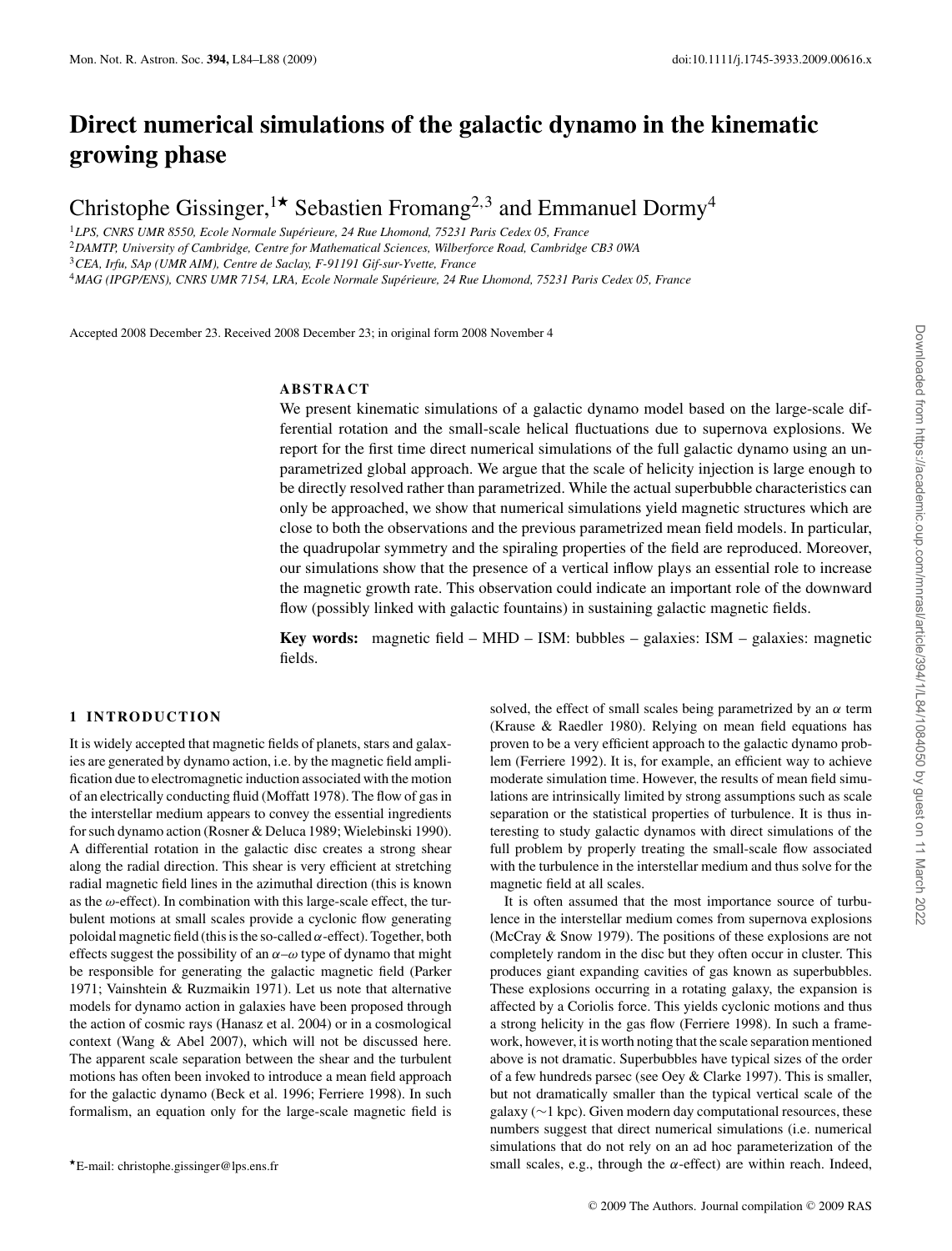Gressel et al. (2008) recently presented such simulations. To cope with the large resolution still needed to address this problem, they adopted a local approach based on the shearing box model. Their results indicate a good agreement of the local approach with mean field models. However, the local approach they used precludes any global diagnostics, such as the global structure of the field, to be established.

The purpose of this Letter is to present such global numerical simulations, resolving the magnetic field at all relevant scales in the galaxy (i.e. from 100 pc to 10 kpc). To reduce the computational burden that would be associated with full magnetohydrodynamics simulations, we work in the kinematic regime: we solve the induction equation using a prescribed and time-dependent gas flow. The latter is set by using an analytical velocity field which intends to reproduce the large-scale shear associated with rotation and the effect of superbubble explosions on the interstellar medium.

#### **2 NUMERICAL MODEL**

The direct numerical simulations presented in this Letter are fully three-dimensional. We solve the induction equation governing the evolution of the solenoidal magnetic field *B* in a cylindrical coordinate system  $(r, \phi, z)$ :

$$
\frac{\partial \boldsymbol{B}}{\partial t} = \nabla \times (\boldsymbol{u} \times \boldsymbol{B}) + \text{Rm}^{-1} \Delta \boldsymbol{B}, \tag{1}
$$

written in a dimensionless form using the advective time-scale. The magnetic Reynolds number Rm is defined as  $\text{Rm} = \mu_0 \sigma r_0 U_0$ , where  $\mu_0$  is the permeability of vacuum, the typical length scale  $r_0 = 10$ kpc is the radius of the galactic disc, the typical velocity scale  $U_0$ is the velocity of the large-scale flow (i.e. the differential rotation of the galaxy) and  $\sigma$  is the conductivity of the plasma.<sup>1</sup> In our simulations, the vertical extent of the galactic disc is  $H = r_0/10$ , *z*, thus range from  $-0.05r_0$  to  $+0.05r_0$ . We restrict our attention here to the kinematic problem, ignoring the back reaction of the magnetic field on the flow. The velocity field  $\boldsymbol{u}$  used in equation (1) is analytical and represents the differential rotation of the galaxy and the supernova explosions. This approach also means that we do not explicitly consider important effects such as density stratification in the vertical direction or the induction effect which would be due to interstellar turbulence (Ruzmaikin, Sokolov & Shukurov 1988).

Equation (1) is solved using a finite volume approach. The method is described in details by Teyssier, Fromang & Dormy (2006): it uses the MUSCL–Hancok upwind method. The solenoidal character of the magnetic field  $\boldsymbol{B}$  is maintained through the constrained transport algorithm (Yee 1966; Evans & Hawley 1988). We rely here on the so-called pseudo-vacuum boundary conditions for the magnetic field. This corresponds to imposing  $\mathbf{B} \times \mathbf{n} = 0$  at all boundaries of the computational domain. These boundary conditions are not fully realistic, but they are often used in parametrized models of galactic dynamos and simple to implement. These boundary conditions are known to modify quantitative results (such as the threshold value for dynamo action) but not the global qualitative solution (Gissinger et al. 2008). We now turn to a detailed description of the velocity field being used. It is the sum of two terms: rotation around the vertical axis and modification of the flow by superbubbles. In our simulations, we use the following prescription for the rotation:  $U = U_0 e_\phi$ , with a constant  $U_0$ . This is a good approximation since the angular velocity is observed to be roughly proportional to 1*/r* in galaxies. The effect of supernova explosions is more subtle to implement. We decided to consider the effect of superbubbles only and ignore here isolated supernovae, as the energy input of the former is largely dominant (Ferriere 1998). Considering superbubbles rather than smaller isolated supernovae yields larger scales which directly translate into resolutions affordable with modern days computing resources. Let us consider first the explosion of one superbubble, in a local spherical coordinate system  $(r', \theta', \phi')$ . Following the work of Ferriere (1998), we work under the simplifying assumption that each explosion remnant has a perfectly spherical shape. We thus use the simple radius evolution law (Weaver et al. 1977):

$$
r'_{\rm sb} = At^{\nu}.\tag{2}
$$

During the expansion of each superbubble, the rotation of the galaxy yields a Coriolis force which tends to deflect the initially radial expansion and create cyclonic motions. This is an essential step in classical mean field  $\alpha-\omega$  description of the galactic dynamo (Ferriere 1998). This Coriolis effect can be evaluated by solving the equation of gas motion:

$$
\frac{\partial v}{\partial t} = F_{\rm e} - 2\Omega \times v_{r'},\tag{3}
$$

where  $F_e$  is a force leading to the radial expansion described by equation (2). Integrating equation (3) in the radial direction leads to the expansion equation (2). The azimuthal velocity is obtained by integrating the equation (3) in the azimuthal direction. In doing so, we made the approximation that the Coriolis force on the superbubble is only due to the radial expansion of the shell. Inside the superbubble, we assume a linear variation of velocity in radius. An important parameter is  $r'_{c}$ , the critical size reached by the superbubble, for which the pressure in the cavity becomes comparable to that of the surrounding medium. At this point, we consider that the bubble merges with the interstellar medium. This situation generally occurs when the radial velocity of the shell becomes comparable to the velocity of sound in the medium. In our modelling, this critical velocity numerically determines the end of existence of a superbubble. The velocity field associated with a superbubble therefore vanishes when the radial velocity reaches this critical velocity  $v_c$ . This radial expansion and the associated Coriolis force totally determine the flow at small scales. In most observed galaxies, the spatial distribution of explosions in the galaxy is rapidly decreasing away from the mid-plane of the disc. For simplicity, we will assume here that all explosions occur in the mid-plane only, but with random position in the disc. In actual galaxies, there is a large observed dispersion of data about superbubbles, yet averaged values for the explosions rate of superbubbles are  $f_0 = 4.5 \times 10^{-7}$  kpc<sup>-2</sup> yr<sup>-1</sup> (Elmegreen & Clemens 1985). Such parameters, however, are still out of reach of present computations (especially because of the high explosion rate which implies large numbers of superbubbles to be handled at the same time). We use here a lower rate of superbubbles, but more powerful explosions, thus leading to a similar helicity input. In the simulations reported here,  $f = f_0/50$ ,  $r_c' = 0.4$ ,  $A = 0.35$ and  $\nu = 0.6$ . This corresponds to about 150 superbubbles expanding in the galactic disc at a given time in the simulations. In some cases, we will also take into account a downward flow. Due to the simplicity of our model, this velocity could be attributed to turbulent diamagnetism (Sokoloff & Shukurov 1990) or to the galactic fountain mechanism (Shapiro & Field 1976; Bregman 1980). As an attempt to describe these effects, we add the following vertical

<sup>&</sup>lt;sup>1</sup> We could have adopted alternative definitions of the Reynolds number, for example  $\text{Rm}' = \mu_0 \sigma H V_s / 2$ , where  $V_s$  is the sound velocity, which is equal to the terminal velocity of the superbubbles (see later in the text). With this definition,  $Rm' = Rm/200$  and the maximum value achieved in this work would be  $Rm' = 500$ .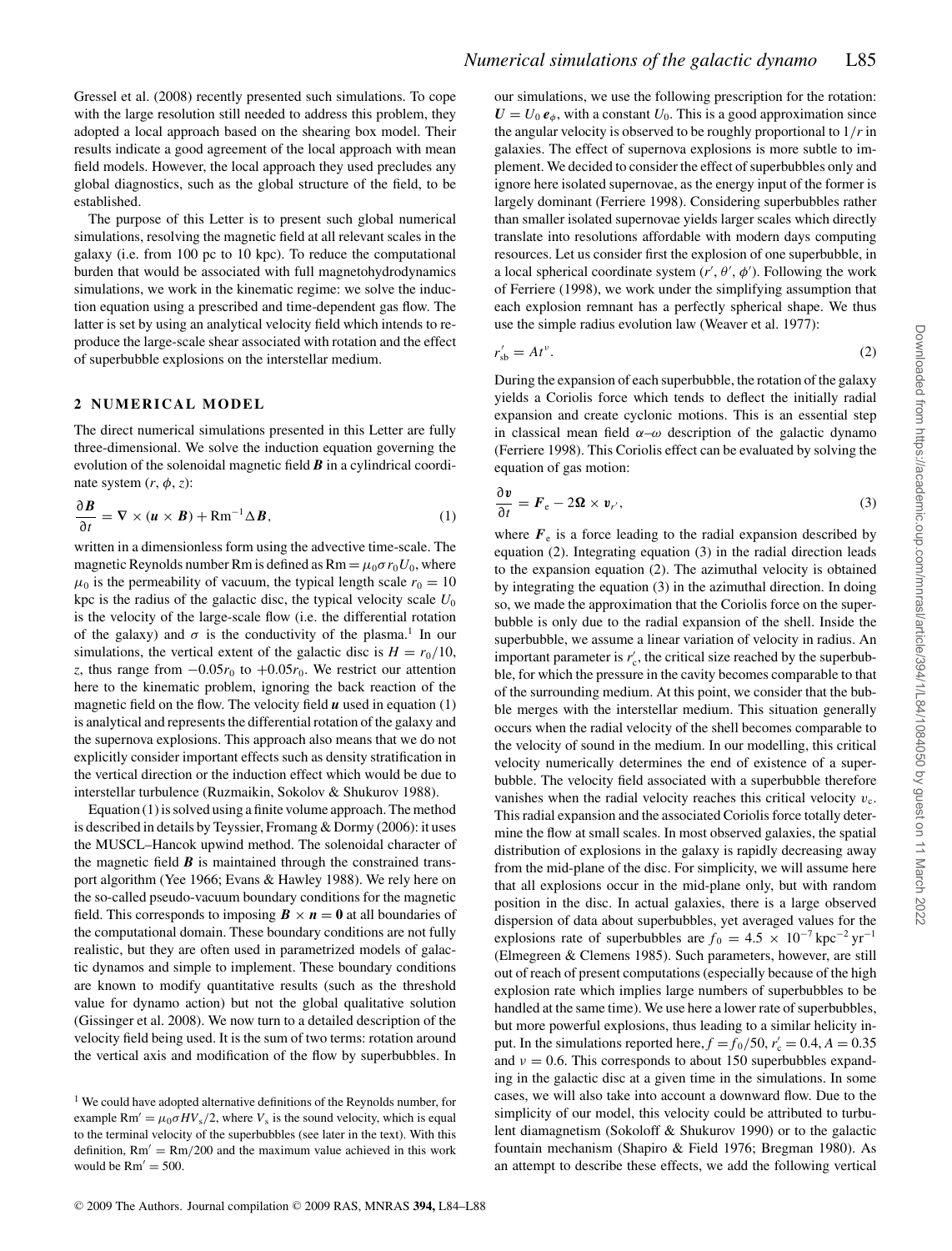velocity to the flow:

$$
v_z(z) = \frac{-\gamma z}{\sqrt{2\pi}2\beta} e^{-z^2/2\beta^2}.
$$
 (4)

It is antisymmetric with respect to the mid-plane and vanishes for  $z = 0$ . Moreover, the infall velocity decreases far away from the mid-plane. The parameter  $\beta$  controls the extension of the infall region and we use here  $\beta = r_c^2/3$  so that the maximum of the infall is near the region where superbubble explosions tend to accumulate the matter.  $\gamma$  is a free parameter controlling the amplitude of the vertical velocity. We will use  $\gamma = 0.03$  throughout this Letter corresponding to a typical velocity of 6 km s<sup> $-1$ </sup>. Despite the simplifications implied by working in the kinematic regime, large spatial resolutions are still needed in order to correctly describe the evolution of the superbubbles at small scales. In the runs presented here, we used a resolution of  $N_r = 200$ ,  $N_\phi = 640$  and  $N_z = 36$ .



**Figure 1.** Growth rate of the magnetic energy as a function of the magnetic Reynolds number. Black circles correspond to simulations without infall  $(\gamma = 0)$ , whereas the filled red square corresponds to a simulation with  $\gamma = 0.03$ .

## **3 RESULTS**

#### **3.1 General features**

We performed simulations for seven different magnetic Reynolds number ranging from  $Rm = 100$  to  $10<sup>5</sup>$  (this would correspond to Rm' between 0.5 and 500). We choose to stop the simulations after a few resistive times, when the growth rate of the magnetic energy is statistically invariant and the exponential growth is well established.

For all of these simulations, we measure the growth rate of the magnetic energy. It is displayed on Fig. 1 as a function of the magnetic Reynolds number, Rm. It is negative when the magnetic Reynolds number, Rm, is smaller than  $Rm_c \sim 500$ . It is positive for larger Rm, indicating exponential amplification in that case. For Rm =  $10^5$ , the growth rate is  $\sigma = 0.6 \text{ Gyr}^{-1}$ . Such growth times are comparable to the ones obtained by Gressel et al. (2008), although they seem to be larger in our case.

The result of a typical simulation  $(Rm = 10^5)$  once the exponentially growing phase is reached is illustrated in Fig. 2, which shows simultaneously the structure of the magnetic field and that of the flow. Many superbubbles (red isosurfaces) are present at a given time in the model. We also show field lines (plotted in blue) of the magnetic field. The observed magnetic structure is the results of the combined effects of the superbubble explosions and the differential rotation of the disc. The coloured slice shows the magnetic energy in the equatorial plane. It is strongly fluctuating due to the complicated nature of the flow. The overall topology of the magnetic field is complex. We now turn to a detailed study of its structure.

#### **3.2 Structure of the magnetic field**

The structure in the  $(r, \phi)$  plane is complicated and varies with the altitude *z*. Fig. 3 shows the magnetic field in the mid-plane of the galaxy (the solid lines represent field lines projected in this plane and the colour code indicates the strength of  $B_z$ ).

In the mid-plane, the field is organized in a spiral structure. The sign of  $B_{\phi}$  is constant along the radial direction. Near the axis of



**Figure 2.** Field lines of the magnetic field (blue) are represented for Rm = 7000. Both the spiral structure of the magnetic field and its quadrupolar symmetry can be identified. Isosurface corresponding to 1 per cent of the peak kinetic energy is also represented (red).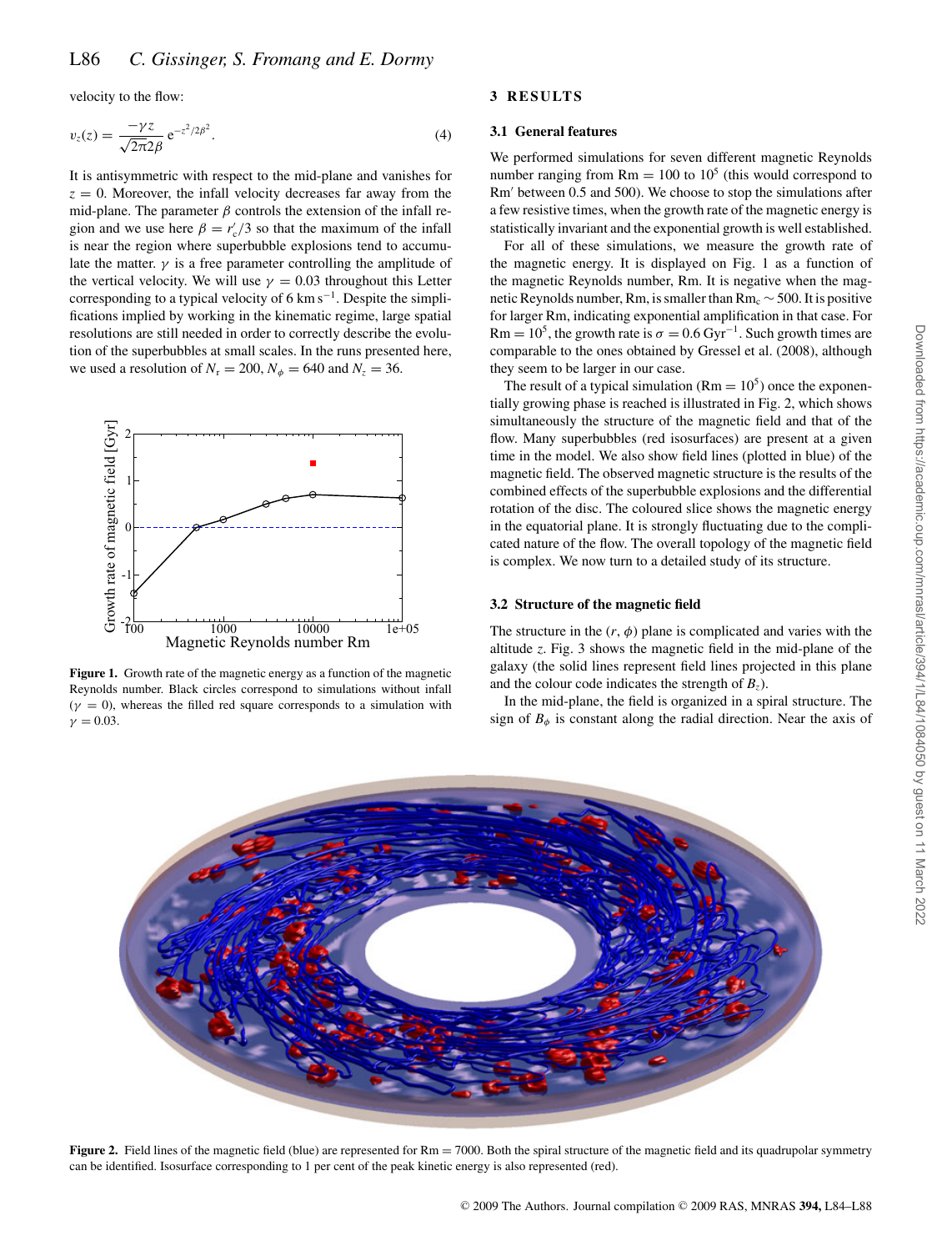

**Figure 3.** Structure of instantaneous magnetic field in  $(r, \phi)$  plane in the mid-plane of the galaxy at  $z = 0$ . Magnetic field lines projected in the  $(r, \phi)$ plane are represented by black lines and the colour code reflects the strength of *Bz*.

rotation of the disc, the azimuthal field largely dominates all others components, but rapidly goes to zero at the inner boundary in order to satisfy the boundary conditions. At larger radii, the vertical field is negligible while  $B_{\phi}$  and  $B_{r}$  are now comparable. Their relative value is given by the magnetic pitch angle defined as  $p_B = \text{atan}(B_r/B_\phi)$ . It is remarkable that, despite the fact that numerical parameters are far from actual values,  $p_B$  is very close to the observations: except near the unrealistic boundaries of the domain, the pitch angle is, in general, close to  $-15°$ , which is in agreement with the range [−30◦, −10◦] observed in real galaxies (Shukurov 2007). An average of the pitch angle in radius from  $r = 0.2$  to 0.8 gives  $p_B \simeq$ −15◦. This is also in agreement with Gressel et al. (2008) although smaller, as they report a pitch angle around  $-10°$ .

At higher altitudes, the structure of the field is much more complicated. By increasing *z*, we observe that  $B_{\phi}$  can change sign. We always observe opposite sign of  $B_{\phi}$  between the mid-plane ( $z = 0$ ) and the halo ( $z = +z_0$ ) (see Fig. 4). At intermediate altitudes,  $B_\phi$ can also reverse sign along the radial direction itself, as it is shown in Fig. 5.

While the structure in the  $(r, \phi)$  plane is not very sensitive to the resistivity, the magnetic field in the (*r*, *z*) plane presents different behaviours depending on the value of the Reynolds number, Rm, as shown in Fig. 6. A quadrupolar structure is ubiquitous in all simulations but the location of the magnetic loops does depend on Rm. Indeed, the effect of superbubbles is located near the midplane and produces strong expulsion of magnetic field in the halo of the galaxy. For weak Rm, the magnetic resistivity counteracts this effect through vertical diffusion. For larger Rm, the weak magnetic resistivity cannot balance anymore the strong vertical expulsion of magnetic field due to multiple explosions. As a consequence, the quadrupole becomes unrealistically confined to the halo of the galaxy (Fig. 6c), far from the active region. Although the creation of this external shell does not totally inhibit dynamo action, it clearly decreases the magnetic growth rate.



**Figure 4.** Magnetic field just before the top of the domain. Note that the magnetic field is smooth due to the weak effect of the superbubbles at this altitude. The sign of  $B_{\phi}$  is reversed compared to the mid-plane.



**Figure 5.** Magnetic field at  $z = z_0/2$ . Note that  $B_\phi$  changes sign when the radius is increased.

#### **3.3 Effect of vertical infall**

This behaviour indicates how the diffusion of magnetic field can play two opposite roles: on one hand, it is obviously defavourable to dynamo action by increasing resistivity in the induction equation. On the other hand, diffusion can be favourable by preventing magnetic flux expulsion away from the mid-plane region where the small-scale flow is important. However, for weak resistivity (as is the case in real galaxies), superbubbles expel the magnetic field out of the active region of galactic disc, thus inhibiting dynamo action.